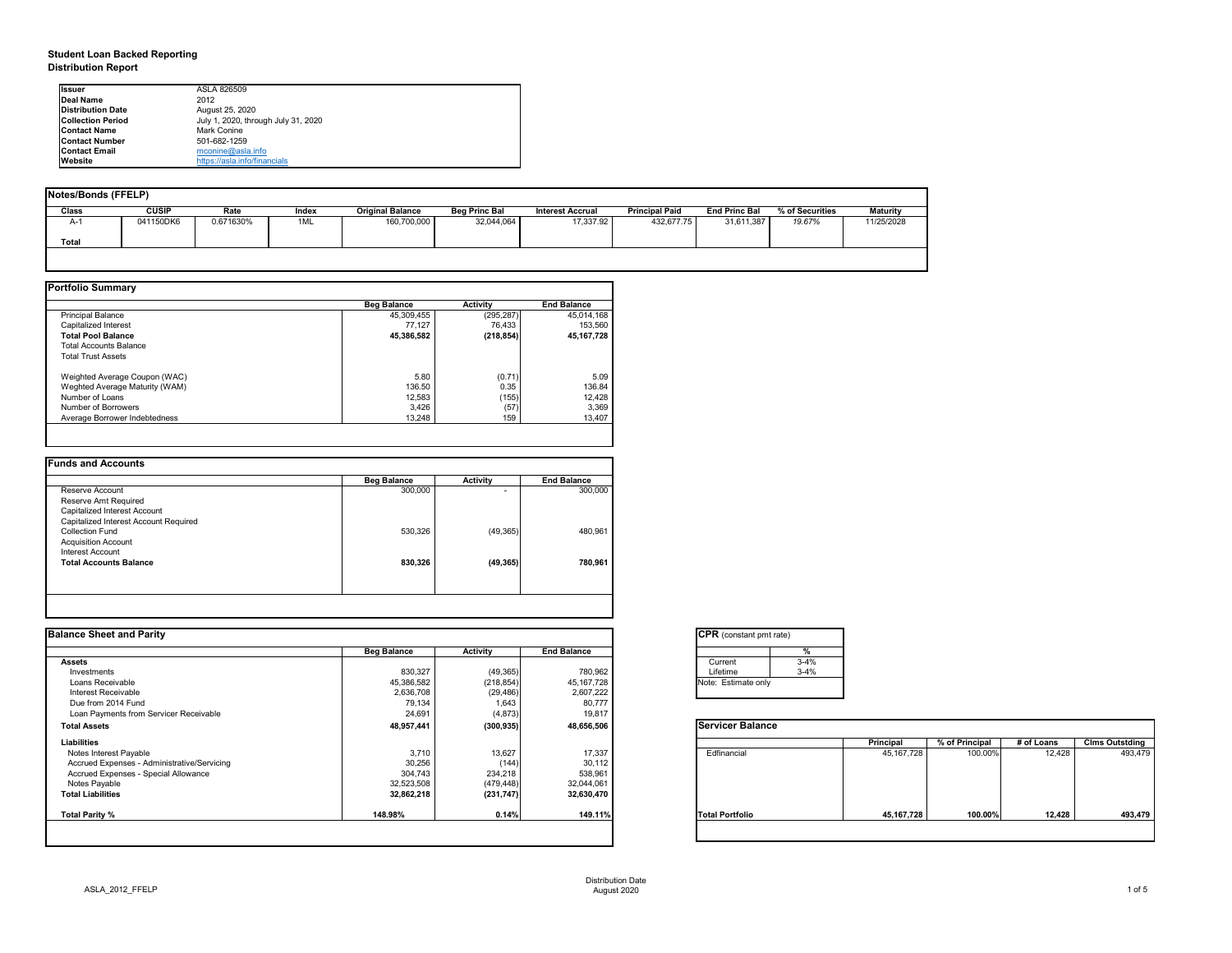# **Student Loan Backed Reporting Distribution Report**

### **Delinquency Status**

|                           | # of Loans       |               | <b>Principal</b> |               | % of Principal   |               | <b>WAC</b>        |               | <b>WARM</b>      |               |
|---------------------------|------------------|---------------|------------------|---------------|------------------|---------------|-------------------|---------------|------------------|---------------|
|                           | <b>Beginning</b> | <b>Ending</b> | <b>Beginning</b> | <b>Ending</b> | <b>Beginning</b> | <b>Ending</b> | <b>Beginning</b>  | <b>Ending</b> | <b>Beginning</b> | <b>Ending</b> |
| In School                 | 14               | 14            | 73,603           | 73,603        | 0.16%            | 0.16%         | $6.\overline{29}$ | 5.76          | 118.57           | 118.57        |
| Grace                     |                  |               | 30,225           | 30,225        | 0.07%            | 0.07%         | 6.29              | 5.76          | 116.52           | 116.52        |
| Repayment                 |                  |               |                  |               |                  |               |                   |               |                  |               |
| Current                   | 7,565            | 8,007         | 25,827,925       | 27,548,468    | 56.91%           | 60.99%        | 6.13              | 5.37          | 151.32           | 149.94        |
| 31-60 Days Delinquent     | 329              | 315           | 1,312,280        | 1,226,571     | 2.89%            | 2.72%         | 6.06              | 5.43          | 143.02           | 133.20        |
| 61-90 Days Delinquent     | 235              | 202           | 1,044,082        | 837,500       | 2.30%            | 1.85%         | 5.93              | 5.43          | 135.47           | 145.22        |
| 91-120 Days Delingent     | 122              | 168           | 479,370          | 831,375       | 1.06%            | 1.84%         | 5.91              | 4.92          | 155.88           | 129.74        |
| 121-180 Days Delinquent   | 116              | 134           | 426,615          | 535,051       | 0.94%            | 1.18%         | 6.17              | 5.20          | 101.28           | 134.45        |
| 181-270 Days Delinquent   | 153              | 133           | 530,052          | 421,305       | 1.17%            | 0.93%         | 6.20              | 5.52          | 103.66           | 92.92         |
| 271+ Days Delinquent      | 123              | 110           | 565,659          | 450,155       | 1.25%            | 1.00%         | 6.15              | 5.63          | 117.59           | 110.87        |
| <b>Total Repayment</b>    | 8,643            | 9,069         | 30,185,981       | 31,850,425    | 66.51%           | 70.52%        | 6.12              | 5.36          | 148.31           | 147.08        |
| Forbearance               | 2,661            | 2,027         | 10,470,868       | 8,328,351     | 23.07%           | 18.44%        | 6.13              | 5.45          | 137.46           | 140.21        |
| Deferment                 | 1,194            | 1,189         | 4,417,457        | 4,427,538     | 9.73%            | 9.80%         | 6.09              | 5.31          | 133.23           | 134.60        |
| <b>Claims in Progress</b> | 63               | 121           | 208,447          | 457,585       | 0.46%            | 1.01%         | 5.86              | 5.02          | 100.36           | 128.95        |
| <b>Claims Denied</b>      |                  |               |                  |               |                  |               |                   |               |                  |               |
| <b>Total Portfolio</b>    | 12,583           | 12,428        | 45,386,582       | 45,167,728    | 100.00%          | 100.00%       | 6.12              | 5.37          | 144.05           | 144.34        |

|                                     | # of Loans       |               | <b>Principal</b> |               | % of Principal   |               | <b>WAC</b>       |               | <b>WARM</b>      |               |
|-------------------------------------|------------------|---------------|------------------|---------------|------------------|---------------|------------------|---------------|------------------|---------------|
|                                     | <b>Beginning</b> | <b>Ending</b> | <b>Beginning</b> | <b>Ending</b> | <b>Beginning</b> | <b>Ending</b> | <b>Beginning</b> | <b>Ending</b> | <b>Beginning</b> | <b>Ending</b> |
| Current                             | 7,565            | 8,007         | 25,827,925       | 27,548,468    | 85.56%           | 86.49%        | 6.13             | 5.37          | 151.32           | 149.94        |
| 31-60 Days Delinquent               | 329              | 315           | 1,312,280        | 1,226,571     | 4.35%            | 3.85%         | 6.06             | 5.43          | 143.02           | 133.20        |
| 61-90 Days Delinquent               | 235              | 202           | 1,044,082        | 837,500       | 3.46%            | 2.63%         | 5.93             | 5.43          | 135.47           | 145.22        |
| 91-120 Days Delinqent               | 122              | 168           | 479,370          | 831,375       | 1.59%            | 2.61%         | 5.91             | 4.92          | 155.88           | 129.74        |
| 121-180 Days Delinquent             | 116              | 134           | 426,615          | 535,051       | 1.41%            | 1.68%         | 6.17             | 5.20          | 101.28           | 134.45        |
| 181-270 Days Delinquent             | 153              | 133           | 530,052          | 421,305       | 1.76%            | 1.32%         | 6.20             | 5.52          | 103.66           | 92.92         |
| 271+ Days Delinquent                | 123              | 110           | 565,659          | 450,155       | 1.87%            | 1.41%         | 6.15             | 5.63          | 117.59           | 110.87        |
| <b>Total Portfolio in Repayment</b> | 8,643            | 9,069         | 30,185,981       | 31,850,425    | 100.00%          | 100.00%       | 6.12             | 5.36          | 148.31           | 147.08        |

| <b>Portfolio by Loan Type</b>         |                  |               |                  |               |                  |               |                  |               |                  |               |
|---------------------------------------|------------------|---------------|------------------|---------------|------------------|---------------|------------------|---------------|------------------|---------------|
|                                       | # of Loans       |               | <b>Principal</b> |               | % of Principal   |               | <b>WAC</b>       |               | <b>WARM</b>      |               |
|                                       | <b>Beginning</b> | <b>Ending</b> | <b>Beginning</b> | <b>Ending</b> | <b>Beginning</b> | <b>Ending</b> | <b>Beginning</b> | <b>Ending</b> | <b>Beginning</b> | <b>Ending</b> |
| <b>Subsidized Consolidation Loans</b> |                  |               |                  |               |                  |               |                  |               |                  |               |
| Unsubsidized Consolidation Loans      |                  |               |                  |               |                  |               |                  |               |                  |               |
| <b>Subsidized Stafford Loans</b>      | 7,089            | 6,998         | 20,531,820       | 20,410,734    | 45.24%           | 45.19%        | 6.02             | 5.21          | 131.21           | 131.41        |
| Unsubsidized Stafford Loans           | 5,319            | 5,263         | 23,749,567       | 23,666,611    | 52.33%           | 52.40%        | 6.11             | 5.39          | 156.43           | 156.78        |
| PLUS/GradPLUS Loans                   | 175              | 167           | 1,105,195        | 1,090,382     | 2.44%            | 2.41%         | 8.19             | 8.01          | 116.57           | 116.31        |
| <b>SLS Loans</b>                      |                  |               |                  |               |                  |               |                  |               |                  |               |
| <b>Total Portfolio</b>                | 12,583           | 12,428        | 45,386,582       | 45, 167, 728  | 100.00%          | 100.00%       | 6.12             | 5.37          | 144.05           | 144.34        |

|  |  |  | Portfolio by Program Type |  |
|--|--|--|---------------------------|--|
|--|--|--|---------------------------|--|

| Portfolio by Program Type                  |                  |               |                  |               |                  |               |                  |               |                  |               |
|--------------------------------------------|------------------|---------------|------------------|---------------|------------------|---------------|------------------|---------------|------------------|---------------|
|                                            | # of Loans       |               | <b>Principal</b> |               | % of Principal   |               | <b>WAC</b>       |               | <b>WARM</b>      |               |
|                                            | <b>Beginning</b> | <b>Ending</b> | <b>Beginning</b> | <b>Ending</b> | <b>Beginning</b> | <b>Ending</b> | <b>Beginning</b> | <b>Ending</b> | <b>Beginning</b> | <b>Ending</b> |
| Graduate / 4-Year Loans                    | 9,606            | 9,476         | 35,813,083       | 35,617,410    | 78.91%           | 78.86%        | 6.12             | 5.36          | 142.99           | 143.09        |
| 2-Year Loans                               | 2,734            | 2,712         | 8,963,938        | 8,942,727     | 19.75%           | 19.80%        | 6.13             | 5.43          | 148.23           | 149.27        |
| Proprietary / Technical / Vocational Loans | 243              | 240           | 609,561          | 607,590       | 1.34%            | 1.35%         | 6.06             | 5.29          | 144.59           | 144.78        |
| Unknown (Consolidation) Loans              |                  |               |                  |               |                  |               |                  |               |                  |               |
| Other Loans                                |                  |               |                  |               |                  |               |                  |               |                  |               |
| <b>Total Portfolio</b>                     | 12,583           | 12,428        | 45,386,582       | 45, 167, 728  | 100.00%          | 100.00%       | 6.12             | 5.37          | 144.05           | 144.34        |
|                                            |                  |               |                  |               |                  |               |                  |               |                  |               |

|                        |                  | # of Loans    |                  | <b>Principal</b> |                  | % of Principal |  |
|------------------------|------------------|---------------|------------------|------------------|------------------|----------------|--|
|                        | <b>Beginning</b> | <b>Ending</b> | <b>Beginning</b> | <b>Ending</b>    | <b>Beginning</b> | <b>Ending</b>  |  |
| <b>Fixed Loans</b>     | 7,220            | 7,124         | 30,140,695       | 30,011,955       | 66.41%           | 66.45%         |  |
| Variable Loans         | 5,363            | 5,304         | 15,245,888       | 15,155,773       | 33.59%           | 33.55%         |  |
| T-Bill Loans           | 5,363            | 5,304         | 15,245,888       | 15,155,773       | 33.59%           | 33.55%         |  |
| <b>CMT Loans</b>       |                  |               |                  |                  |                  |                |  |
| <b>Total Portfolio</b> | 12,583           | 12,428        | 45,386,582       | 45,167,728       | 100.00%          | 100.00%        |  |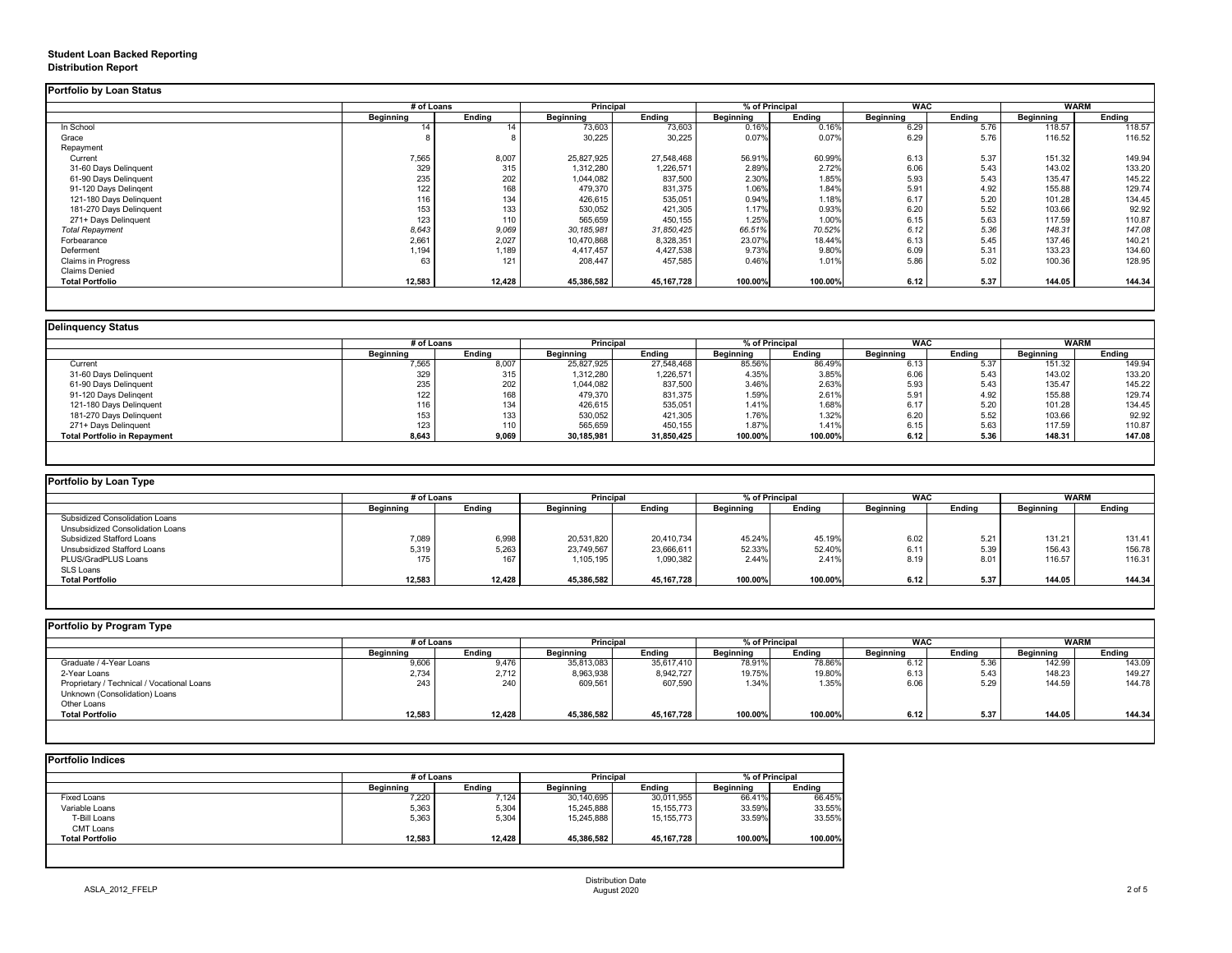**Distribution Date** August 25, 2020 **Collection Period** July 1, 2020, through July 31, 2020

### **Collection Activity**

| <b>Collection Account</b>                                                                    | as of 7/31/2020 |
|----------------------------------------------------------------------------------------------|-----------------|
| Beginning Balance - July 1, 2020                                                             | 530,326         |
| <b>Collection Amount Received</b>                                                            | 833,557         |
| <b>Recoveries</b>                                                                            |                 |
| Reserve Account                                                                              |                 |
| <b>Excess of Required Reserve Account</b>                                                    |                 |
| Interest on Investment Earnings                                                              | 64              |
| Capitalized Interest Account (after a stepdown or release date)                              |                 |
| <b>Acquisition Account</b>                                                                   |                 |
| <b>Payments from Guarantor</b>                                                               |                 |
| Transfer from 2010 Collection Fund for correction of error                                   |                 |
| <b>Required Repurchases</b>                                                                  |                 |
| Special Allowance Payable to Department of Education                                         | (352, 659)      |
| <b>Consolidation Rebate Fees</b>                                                             |                 |
| <b>Rating Agency Surveillance Fees</b>                                                       |                 |
| Principal payments, interest payments, administration fees, servicing fees, and trustee fees | (530, 326)      |
| Other Amounts Received in Collection                                                         |                 |
| <b>Total Available Funds</b>                                                                 | 480,961         |
|                                                                                              |                 |
|                                                                                              |                 |

| <b>Fees Due for Current Period</b> | as of 7/31/2020 |
|------------------------------------|-----------------|
| Indenture Trustee Fees             | 833.33          |
| <b>Servicing Fees</b>              | 26,348          |
| <b>Administration Fees</b>         | 3,764           |
| Late Fees                          |                 |
| <b>Other Fees</b>                  |                 |
| <b>Total Fees</b>                  | 30,945.33       |

| Cumulative Default Rate                                                                              | as of 7/31/2020 |
|------------------------------------------------------------------------------------------------------|-----------------|
|                                                                                                      |                 |
| Current Period Defaults (\$)                                                                         | 195,348.89      |
| Cumulative Defaults (\$)                                                                             | 44,919,906.28   |
| Cumulative Default (% of original pool balance)                                                      | 27.98%          |
| Cumulative Default (% of cumulative entered repayment balance) <sup>a</sup>                          | 99.68%          |
| Current Period Payments (Recoveries) from Guarantor (\$)                                             | 27,284.67       |
| Current Period Borrower Recoveries (\$)                                                              | n/a             |
| Cumulative Recoveries (\$) <sup>b</sup>                                                              | \$41,876,202.64 |
| Cumulative Recovery Rate (%)                                                                         | 93.22%          |
| Cumulative Net Loss Rate (%)                                                                         | 1.90%           |
| Servicer Reject Rate (FFELP) (%)                                                                     |                 |
| Cumulative Servicer Reject Rate (FFELP) (%)                                                          |                 |
| Repayment balance includes all repayment loans with the exception of balances in claim status<br> a) |                 |
| b)<br>Cumulative Recoveries includes 97% of claims in progress balances                              |                 |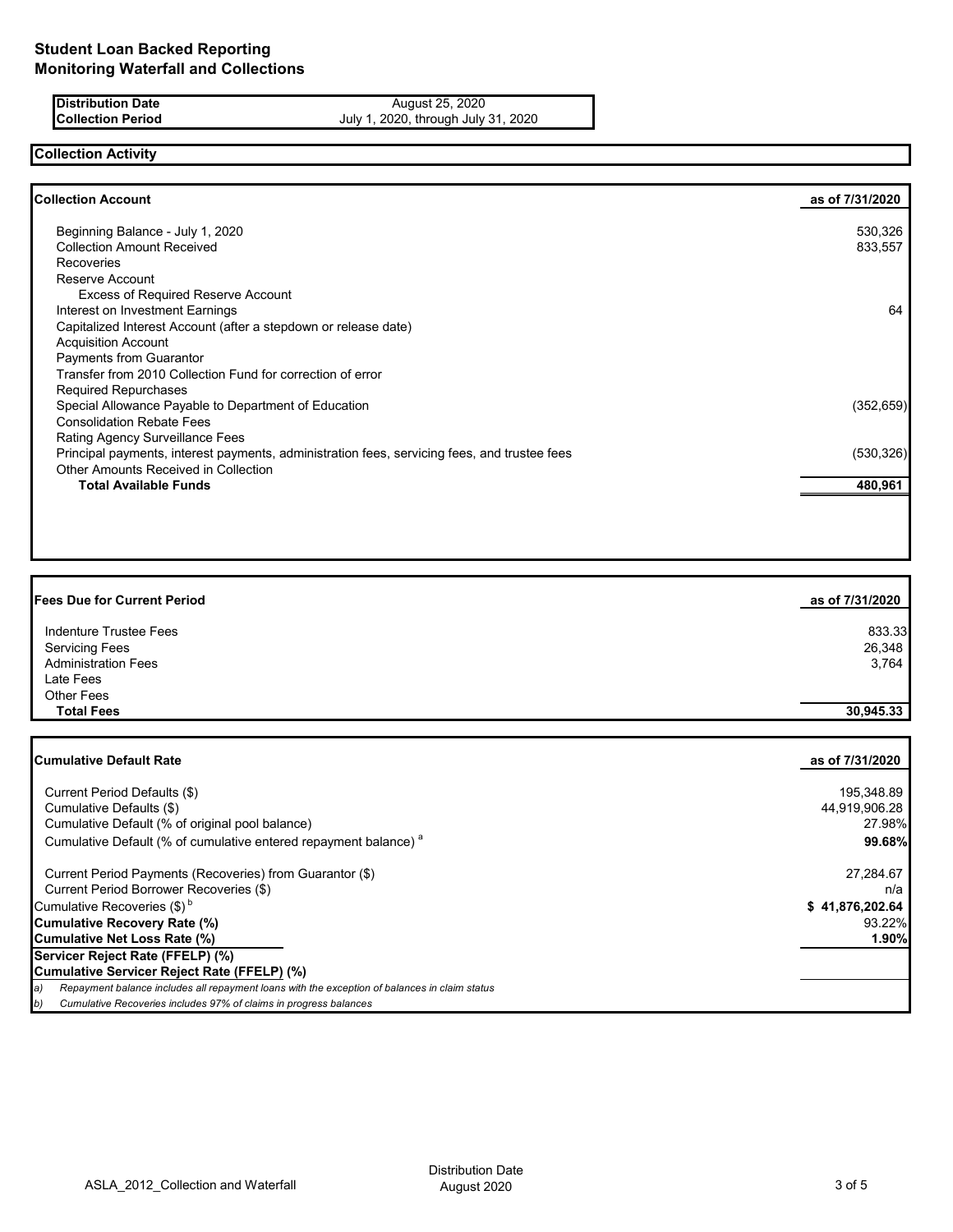## **Waterfall Activity**

| <b>Waterfall for Distribution</b>                                                         | <b>Amount Due</b> | <b>Amount Remaining</b> |
|-------------------------------------------------------------------------------------------|-------------------|-------------------------|
| <b>Total Available Funds</b>                                                              |                   | 480,961                 |
| First: Payments under any Joint Sharing Agreement                                         |                   |                         |
| Second: Trustee Fees                                                                      | 833.33            | 480,128                 |
| Third: Servicing Fees and Backup Servicing Fees                                           | 26,348            | 453,780                 |
| Fourth: Administration Fees                                                               | 3,764             | 450,016                 |
| Fifth: Noteholder Interest                                                                | 17,337.92         | 432,678.17              |
| Sixth: Reinstate the balance of the Reserve Fund up to the Specified Reserve Fund Balance |                   |                         |
| Seventh: Noteholder Principal, until paid in full                                         | 432,677.75        | $\mathbf{0}$            |
|                                                                                           |                   |                         |

| <b>Principal and Interest Distributions</b> | <b>Class A-1</b> |
|---------------------------------------------|------------------|
|                                             |                  |
| Monthly Interest Due                        | 17,337.92        |
| Monthly Interest Paid                       | 17,337.92        |
| <b>Interest Shortfall</b>                   |                  |
| Interest Carryover Due                      |                  |
| Interest Carryover Paid                     |                  |
| Interest Carryover                          |                  |
| Monthly Principal Distribution Amount       | 432,677.75       |
| <b>Monthly Principal Paid</b>               | 432,677.75       |
| Shortfall                                   |                  |
| <b>Total Distribution Amount</b>            | 450,015.67       |
|                                             |                  |